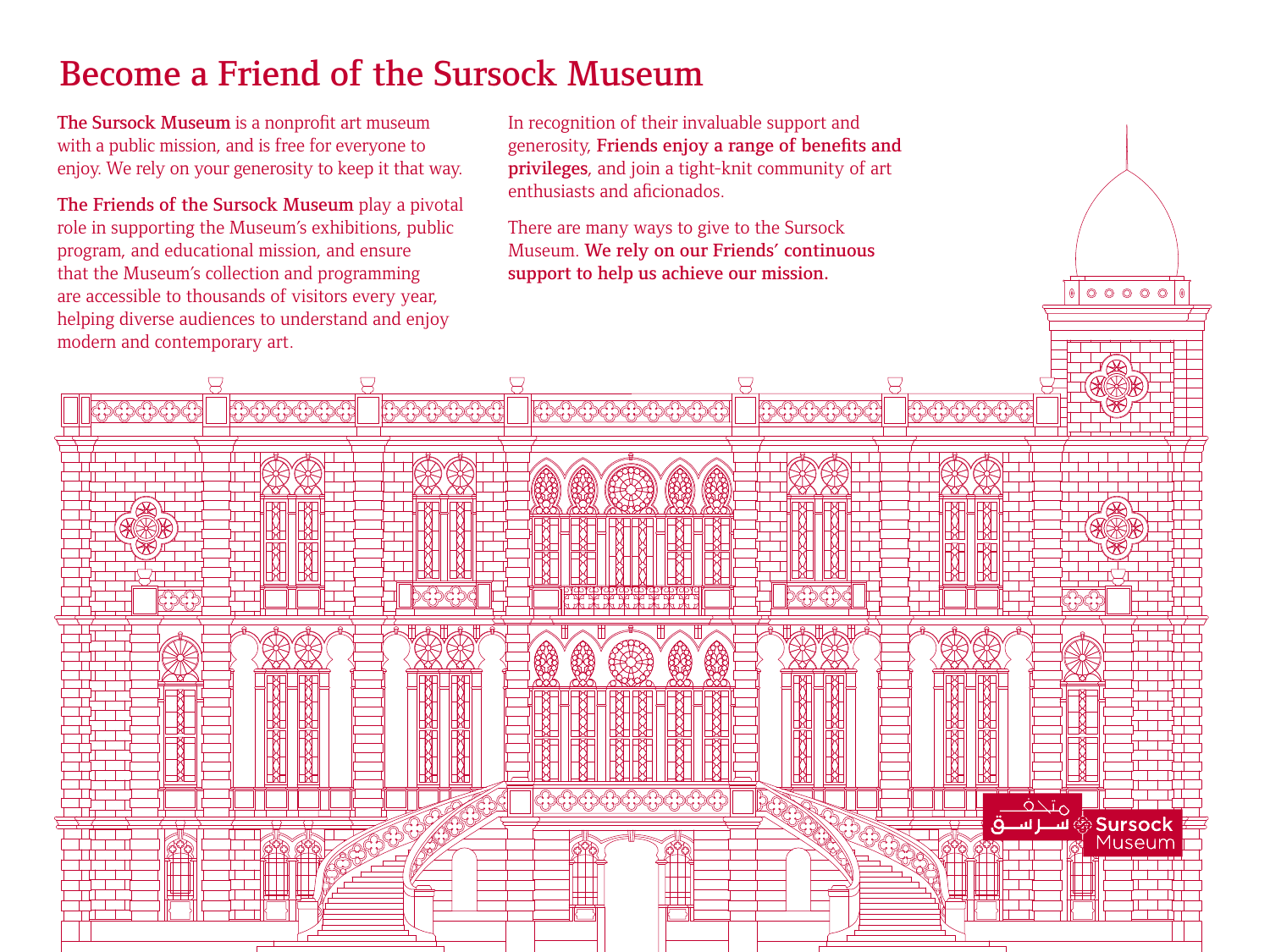#### **Individual**

225,000 LBP / 150 USD per year

- Exclusive access to all of the Sursock Museum's exhibition openings. You can also bring a plus one along.
- A complimentary set of posters –covering one whole year– from the Sursock Museum Store.

#### **Family**

300,000 LBP / 200 USD per year

- Exclusive access to all of the Sursock Museum's exhibition openings. You can also bring a plus one along.
- A complimentary set of posters –covering one whole year– from the Sursock Museum Store.
- Being informed of upcoming family programs ahead of time.
- Access to priority booking for family programs.
- Free registration for one family program a year.
- Hosting your little ones' birthday at the Sursock Museum Resto; our team will organize a special kids' workshop just for you.

#### **Advocate**

750,000 LBP / 500 USD per year

- Exclusive access to all of the Sursock Museum's exhibition openings. You can also bring a plus one along.
- A complimentary set of posters –covering one whole year– from the Sursock Museum Store, in addition to a set of postcards.
- Guided tours exclusive to Friends, led by curators, artists, and more.
- Friends-only viewing hours on days when we're open, so it's just you and the art.

#### **Contributor**

1,500,000 LBP / 1,000 USD per year

- Exclusive access to all of the Sursock Museum's exhibition openings two hours early. You can also bring a plus one along.
- A complimentary set of posters –covering one whole year– from the Sursock Museum Store, in addition to a set of postcards.
- Guided tours exclusive to Friends, led by curators, artists, and more.
- Friends-only viewing hours on days when we're open, so it's just you and the art.

### **Supporter**

3,750,000 LBP / 2,500 USD per year

- Exclusive access to all of the Sursock Museum's exhibition openings two hours early. You can also bring a plus one along.
- A complimentary set of posters –covering one whole year – from the Sursock Museum Store, in addition to a set of postcards.
- One-on-one guided exhibition tours led by curators, artists, and more.
- Friends-only viewing hours on days when we're open, so it's just you and the art.
- A 10% discount at the Store.
- As a Sursock Museum donor, you'll be able to sign up to the International Council of Museums (ICOM), which means free or discounted admission to thousands of museums around the world.

#### **Donor**

7,500,000 LBP / 5,000 USD per year

- Exclusive access to all of the Sursock Museum's exhibition openings two hours early. You can also bring a plus one along.
- A complimentary set of posters –covering one whole year – from the Sursock Museum Store, in addition to a set of postcards.
- One-on-one guided exhibition tours led by curators, artists, and more.
- Friends-only viewing hours on days when we're open, so it's just you and the art.
- A 10% discount at the Store.
- As a Sursock Museum donor, you'll be able to sign up to the International Council of Museums (ICOM), which means free or discounted admission to thousands of museums around the world.
- A full set of our recent exhibition catalogs, including older titles dating back to the 1960s.
- Private visits to artists' studios to learn more about their practice and their recent work.